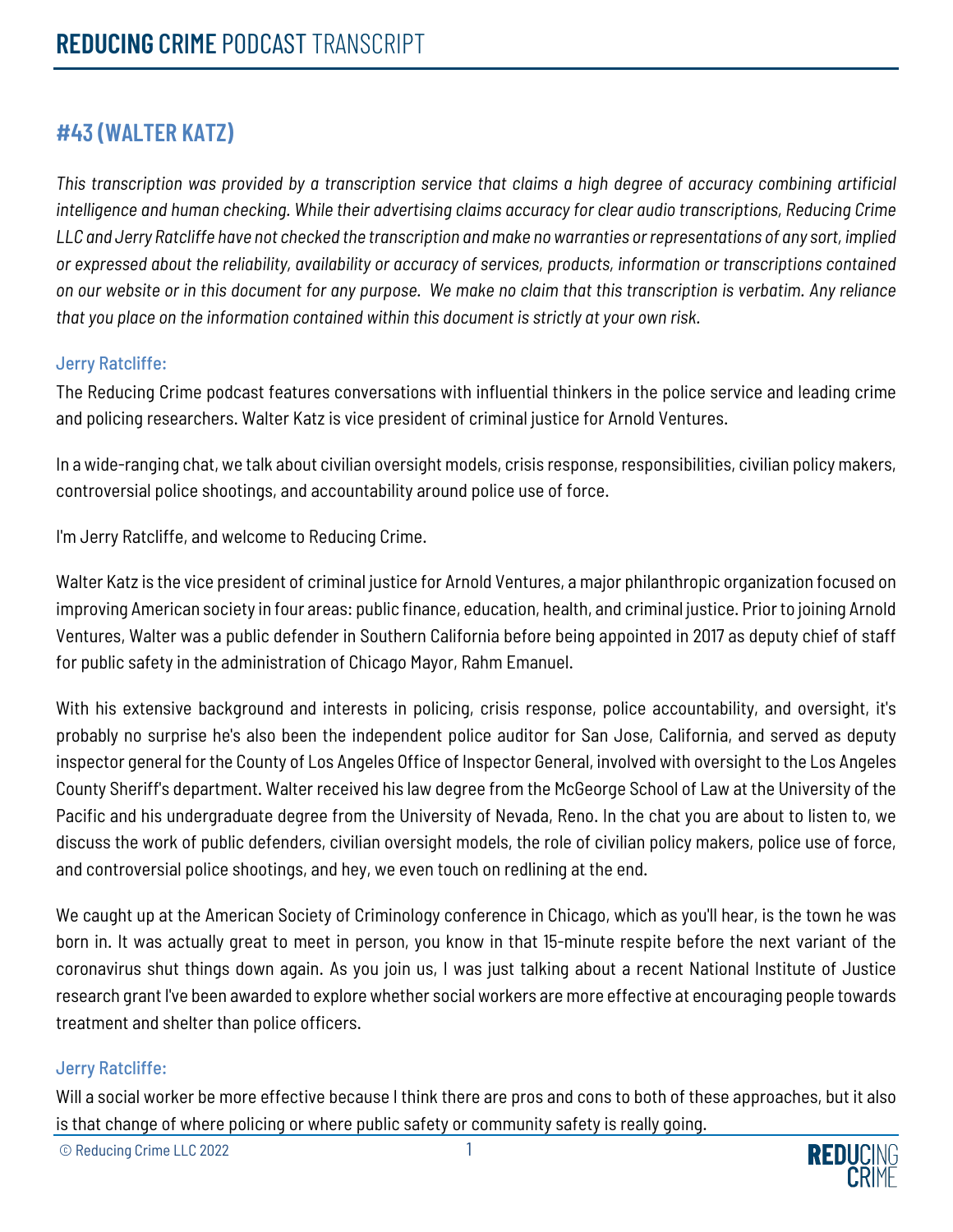Well, it's going, but I think it's going without necessarily a lot of research behind it. There are certain models of alternative response systems, which are getting a lot of momentum with policy makers, but they don't have a lot of evaluations or robust research to fall back on as say, this particular intervention will be effective, be it a co-responder model or an alternative responder model.

#### Jerry Ratcliffe:

I'm kind of fascinated that you are interested in research because everybody else seems to be just interested in advocacy or they have an opinion and they just want everybody to know what their opinion is. How did you end up here? Because I mean, you went to law school and then became a public defender, didn't you?

#### Walter Katz:

Yeah. I mean, that was my path. I went to law school, became a public defender in Southern California first, a couple of years in San Diego and then up to LA County, their alternative or alternate public defender's office.

#### Jerry Ratcliffe:

What's an alternate public defender's office?

#### Walter Katz:

So LA County has enough conflict cases. So, they have a second office to take conflicts. Dual defendant cases, multiple defendant cases, or the public defender has some other sort of conflict of interest, for example, the new client had been a witness against another client in the prior case.

#### Jerry Ratcliffe:

Right. Did you always want to do it or you kind of, you are in middle of law school thinking, I'm going to do real estate law and make a fortune.

#### Walter Katz:

So that was early '90s when I was in law school. 1991, a recession hit and I didn't go to Bolt or Stanford. I went to a second-tier school.

#### Jerry Ratcliffe:

Proud of them.

#### Walter Katz:

Proud of them. That's right. And job interviews dried up with private law firms. And I started putting applications in both for prosecutors' offices for defense offices. It's the same semester I was starting to take criminal procedure though.

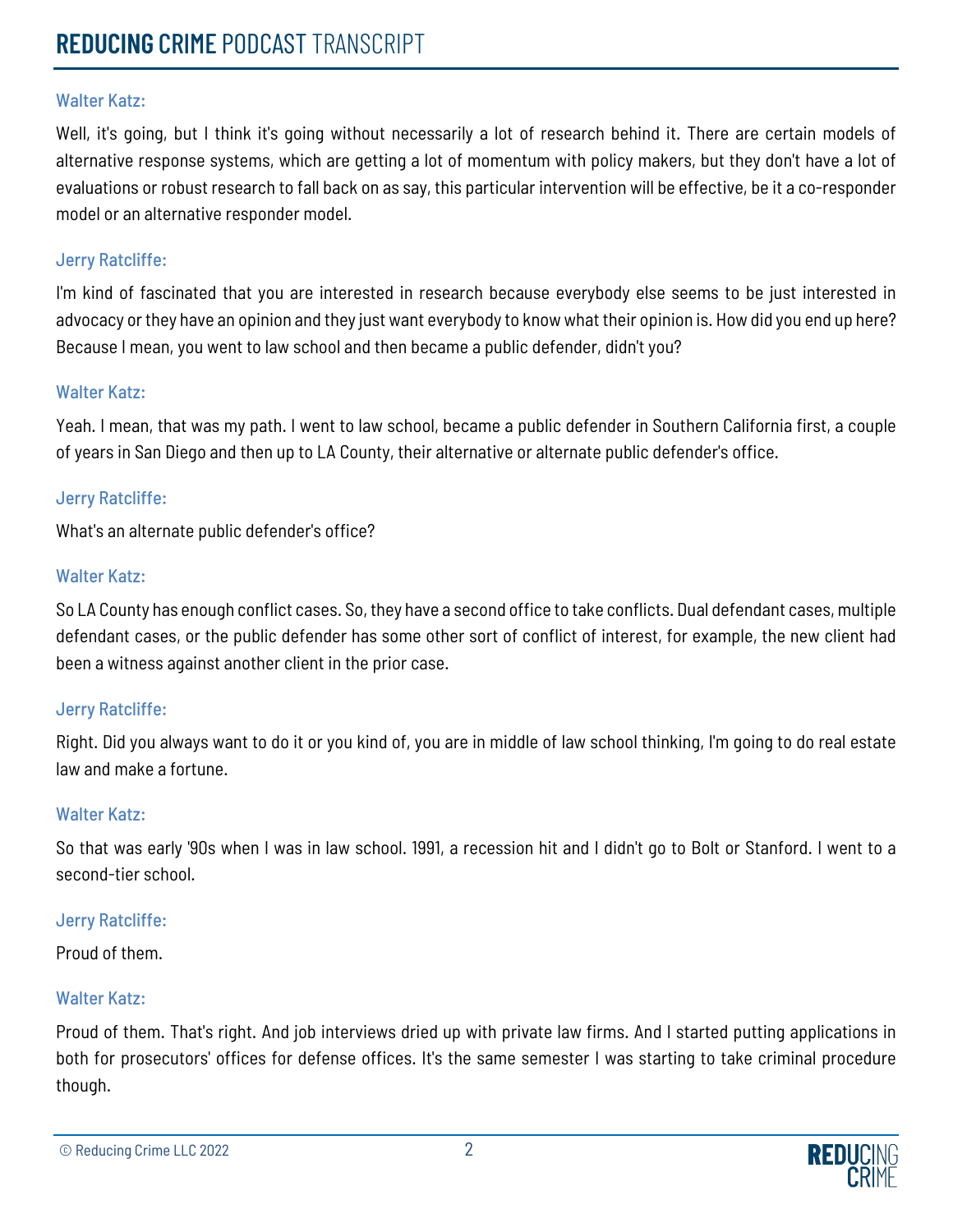So I'm reading all these fourth amendment cases with all of these dissents by Justices Marshall and Brennan, and I'm siding with them all the time. Finally, I came to that point saying, I'm not quite sure if I'm right as a prosecutor if I'm disagreeing with all this fourth amendment jurisprudence. So I just ended up as a public defender and really liking it.

#### Jerry Ratcliffe:

Well, at least you got a job because otherwise in Southern California, isn't everybody unemployed a struggling actor?

#### Walter Katz:

In LA. So it seems, right?

#### Jerry Ratcliffe:

You didn't go for a few auditions, did you?

#### Walter Katz:

Not me. Never made it to the entertainment industry. But being a trial lawyer is sort of being a performer.

#### Jerry Ratcliffe:

You're definitely on show.

#### Walter Katz:

On show in that it's 75 or so jury trials, a lot of homicide cases. It's so much easier representing somebody when the evidence against them is really strong. What is really hard is when you have a client who you think is actually innocent and their life depends upon what you're doing. That case didn't turn out well for my client and he got life in prison for murder. And that really knocked me off my feet for a bit.

#### Jerry Ratcliffe:

What's it like to defend somebody when the evidence against them is really strong?

#### Walter Katz:

You're fulfilling your obligation under the constitution to zealously represent somebody knowing that in doing so, you're assuring that his or her constitutional rights are being protected.

#### Jerry Ratcliffe:

Have you ever had cases where the evidence was really strong and you kind of knew they did it, but they got off?

#### Walter Katz:

I've been asked that before by other folks and up to 75 cases I did, I think I have one which was a kidnapped for robbery case where I'm pretty sure I had a very clever client who got away with one. But for him, there will be another day. For

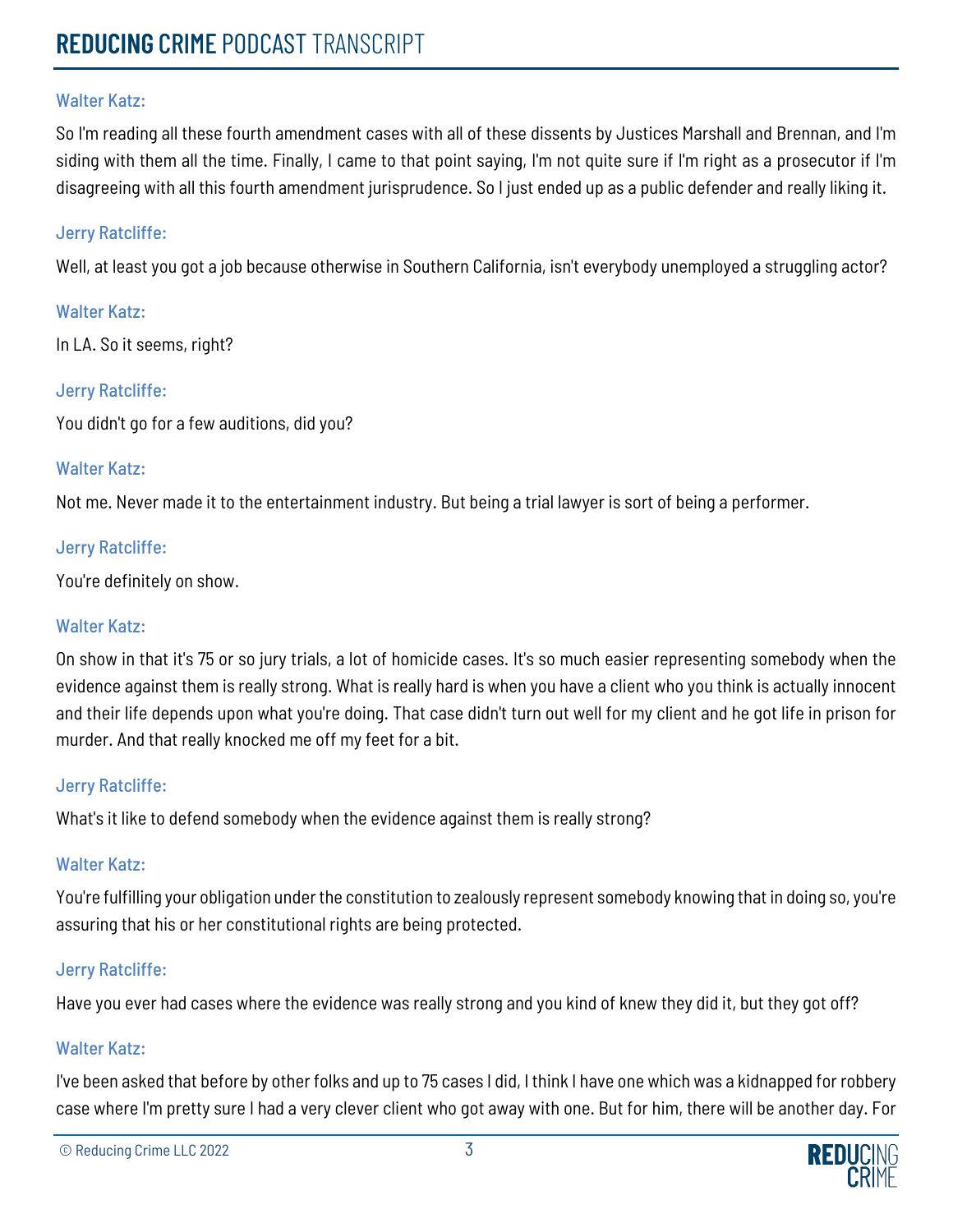somebody who is innocent, and they're wrongfully convicted and they're sentenced to life in prison, there's not another day.

## Jerry Ratcliffe:

Right. So you were doing the public defender work?

## Walter Katz:

Yeah.

Jerry Ratcliffe:

What was next for you after that?

## Walter Katz:

So I was getting burned up.

## Jerry Ratcliffe:

Understandably.

## Walter Katz:

As the kind of public defender, like many of us who I lived my cases, and it wasn't good for my emotional or my physical health.

## Jerry Ratcliffe:

I spoke a while back to former Philadelphia police commissioner, Charles Ramsey.

## Walter Katz:

I know what you're going to say.

## Jerry Ratcliffe:

He was saying the same thing. He was saying that the stress, the pressure of just the criminal justice system of policing, he couldn't bury another police officer who'd been killed on duty and he-

## Walter Katz:

I've heard Chuck say the same thing, it was one funeral is too many.

## Jerry Ratcliffe:

This whole system is exhausting for everybody working in it.

```
© Reducing Crime LLC 2022 4
```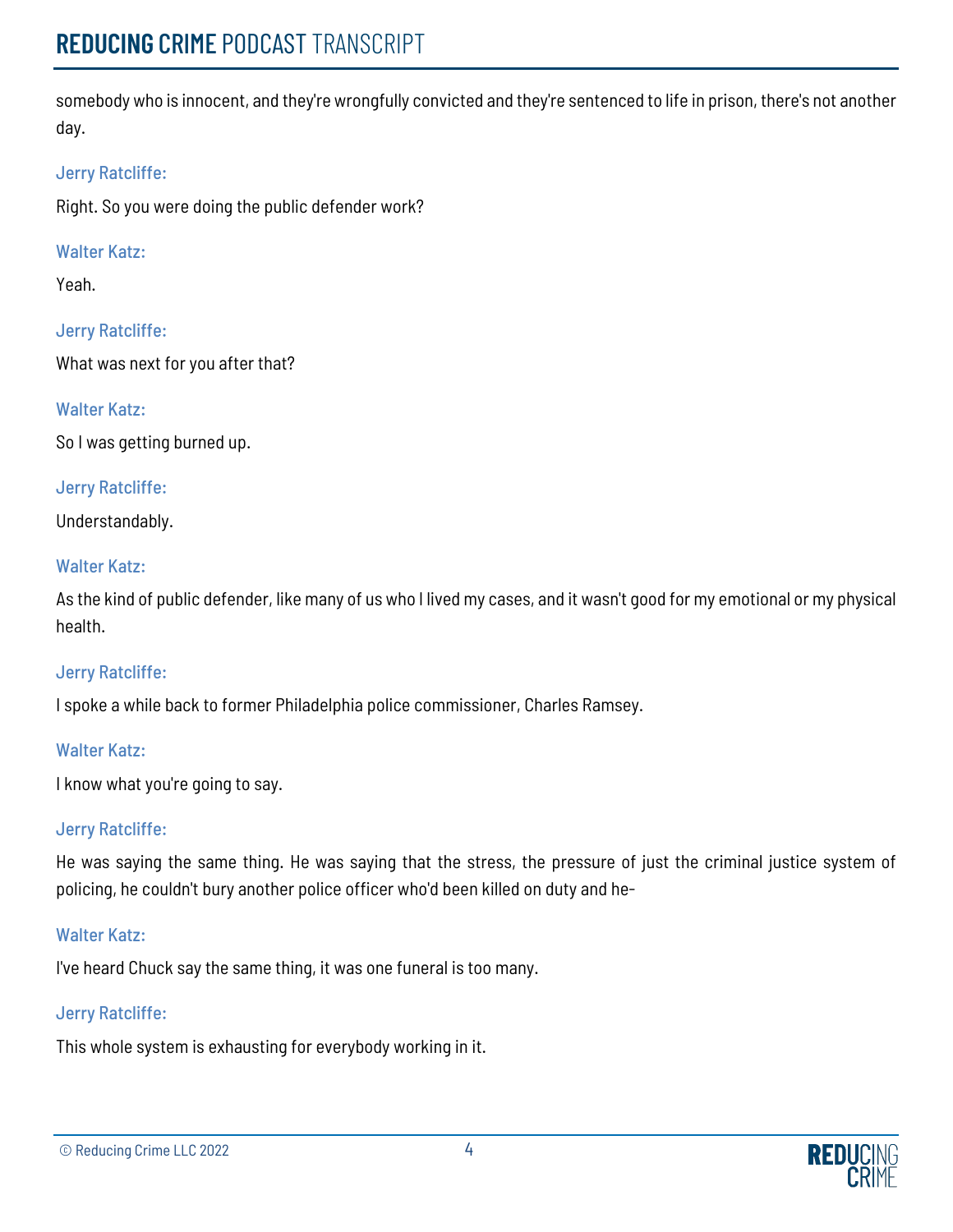It is not only exhausting, I think that the emotional trauma which men and women who are in this line of work, especially those who are out in the street who see the trauma firsthand is completely underappreciated. And the secondary trauma that people in the courtroom go through. I think it's completely not understood. I mean, now I look back at it and saying, how inured was I that I didn't even get pause to spending my lunch break leafing through autopsy photos.

#### Jerry Ratcliffe:

With a sandwich in the other hand.

### Walter Katz:

Literally. Early in my career in LA County, a lawyer really was kind of a mentor for me, said to me, every lawyer has a fixed number of trials in them, you just don't know what the number is, but you will when you get there. And I could tell I hit that stage. I did not want to be that lawyer who drops dead of a heart attack during a cross examination.

### Jerry Ratcliffe:

Well, at the very least it would be inconvenient for everybody.

#### Walter Katz:

They'd have to declare a mistrial. Maybe they wouldn't. I'd have to come back the next day. And at the same time, I was getting really interested in police misconduct work. In 1999, I think that's the right year, LAPD found themselves deep in a scandal, the Rampart crash scandal involving their anti-gnat team in the Rampart district. So my office put a team together and our job was to go through all the cases which the Rampart crash team had been involved in. So that really got me interested in the deep misconduct work. And so a few years later, this opportunity opened up with this office which had oversight over to LA County Sheriff's Department called the Office of Independent Review. And we provided oversight at the Sheriff's Department.

#### Jerry Ratcliffe:

Did that model work? Because there are so many different models of oversight taking place, not just here in the United States, but around the world. Are there some models that seem to work better than others?

#### Walter Katz:

I've been involved in a lot of the different models. So where I was with LA County and OIR, what was unique about that office is that we had attorney-client privilege with the Sheriff's department.

## Jerry Ratcliffe:

So you're kind of almost like a Venn diagram, slightly overlapping enough to be able to access their paperwork.

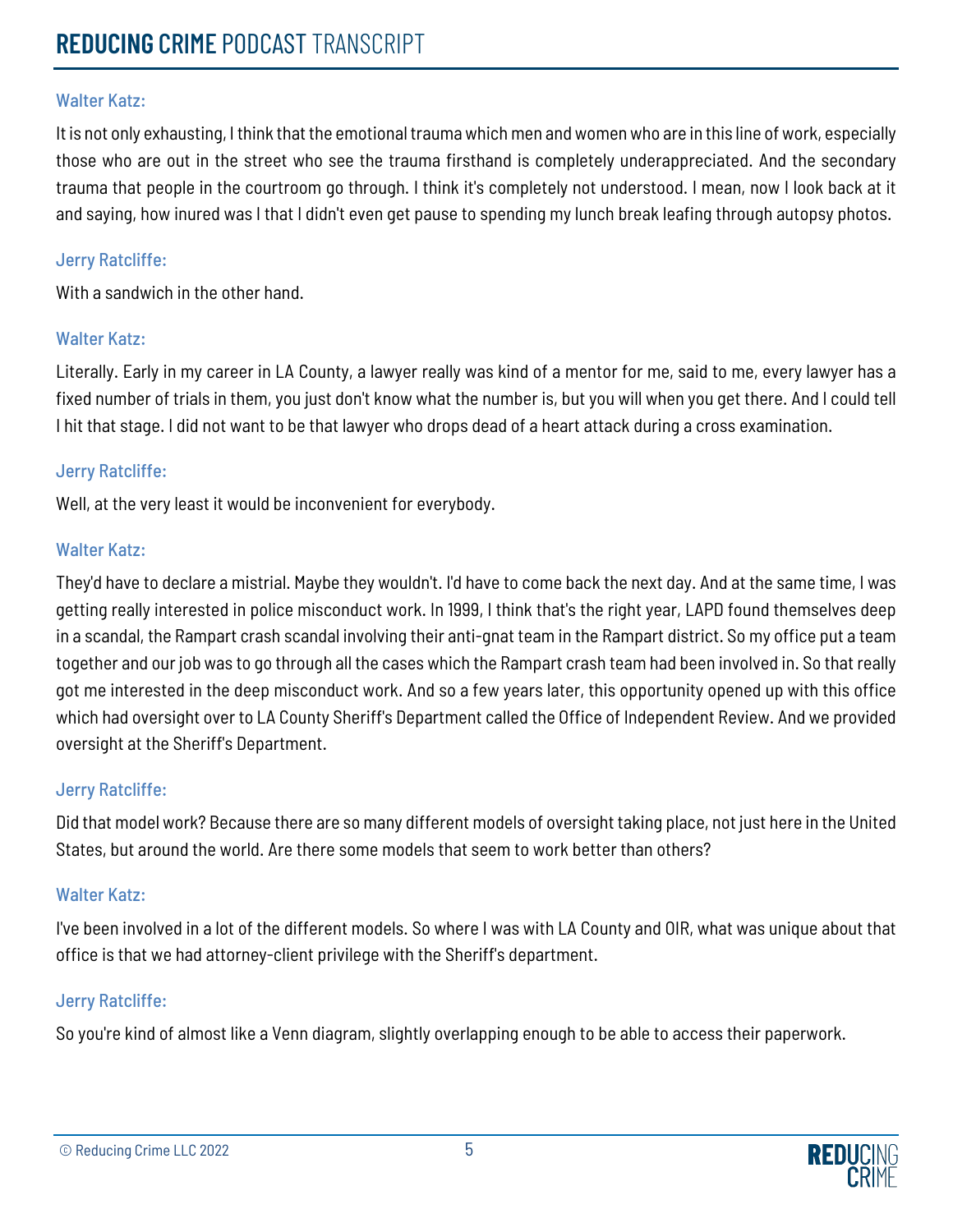Yeah. And so the upside was we had access. The downside was, is that because of attorney-client privilege, we couldn't disclose everything. Eventually, they decided to dissolve that office and then created a new inspector general. I joined that inspector general's office. Now, several years later, they are still in a challenge of how do you have adequate oversight over a Sheriff's department, and Sheriff's departments and municipal police departments are these two separate animals. They're structured differently. They're often in a state constitution. They tend to be more conservative. They have their own independent power.

#### Jerry Ratcliffe:

I don't think enough people appreciate that under the surface, there are significant differences between municipal police departments in the cities and Sheriff's offices. They are like a completely different animal.

#### Walter Katz:

And you see that firsthand in LA County where I was in the criminal courts building where famously, OJ Simpson got tried.

#### Jerry Ratcliffe:

Most innocent man in America.

### Walter Katz:

And not convicted. Tried and not convicted. And so those cases were LAPD cases. And so that's really where I cut my teeth. And then for a couple of years, I was assigned to a courthouse up in the Antelope Valley doing defense work up here in this LA exurb, much more conservative where the main agency was to LA County Sheriff's department and I saw a completely different style of policing. 18,000 departments.

About half of them have 10 or fewer officers. If you want to bring about reform and change to policing, scaling that, replicating that is extraordinarily difficult. How do we improve police accountability? How do we think about structural barriers to accountability and transparency? When we started thinking about that last year after George Floyd, we said 18,000 departments, but there's 50 state legislators.

## Jerry Ratcliffe:

Fill in after your LA work.

#### Walter Katz:

So 2015, I was appointed by the San Jose city council to be their independent police auditor. There is yet another oversight model, the auditor model. Then at some point that year, the city council of Chicago reached out to me because they were in the middle of their crisis with Laquan McDonald and they were trying to figure out what should our civilian oversight look like?

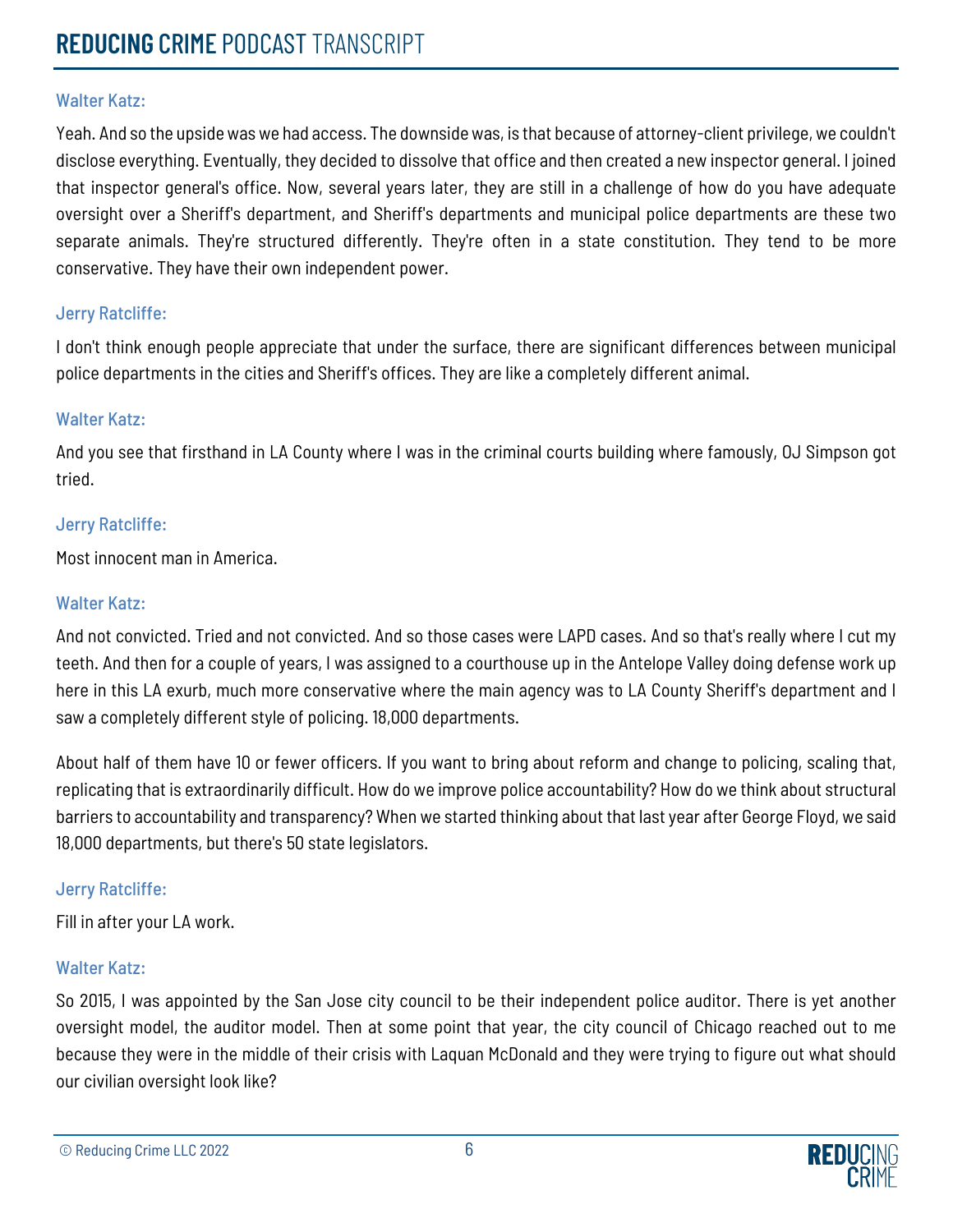## Jerry Ratcliffe:

It's not insignificant for a city like Chicago?

## Walter Katz:

No. The interesting thing with Chicago is that they've tried civilian oversight now for many decades. The Chicago Police Board came about in 1961. Every single time there was a major scandal or controversy, the tendency was, we need to either do it differently or add more oversight. Chicago and Seattle are two cities with more oversight agencies than any others. I mean, Seattle has the OPA, the inspector general, and a community commission. Chicago has the inspector general, it has the civilian office of police accountability, and there's a police board which adjudicates cases, and now the city council has just created a civilian commission.

## Jerry Ratcliffe:

I mean, it sounds disorganized and chaotic.

### Walter Katz:

If each entity has a different piece though, it theoretically could work. If you, for example, in Chicago have COPA or OPA in Seattle and they investigate the complaints, and then you have a police board, which is their final adjudicator for serious complaint cases, and you have an inspector general who takes on more of the systemic challenges and identifies systemic issues, you've now covered both the micro and the macro issues, which probably one agency cannot do as well by itself because they're very different types of skills and goals that you're looking at.

## Jerry Ratcliffe:

Just listening to all of this and then I think about the lack of oversight in just about every other branch of the criminal justice system. There's pretty much no oversight for prosecutors. There's no oversight for judges. All the focus is on frontline policing and then the rest of the system just seems to get a pass.

#### Walter Katz:

Yeah, you have things like judicial councils, I guess you have the court of appeals, et cetera. But because policing is so visible, it is the most frequent interaction for many people between the state and themselves.

## Jerry Ratcliffe:

Completely. They could be driving past people who work in other parts of government, but they wouldn't recognize it. It's not like we paint their cars a different color and put lights on them.

## Walter Katz:

Correct. And so it's an ongoing challenge. Human nature tends to be driven by anecdote in narrative rather than, for example, statistics. So we tend to focus on the awful and not necessarily take that step back and look at the broader context.

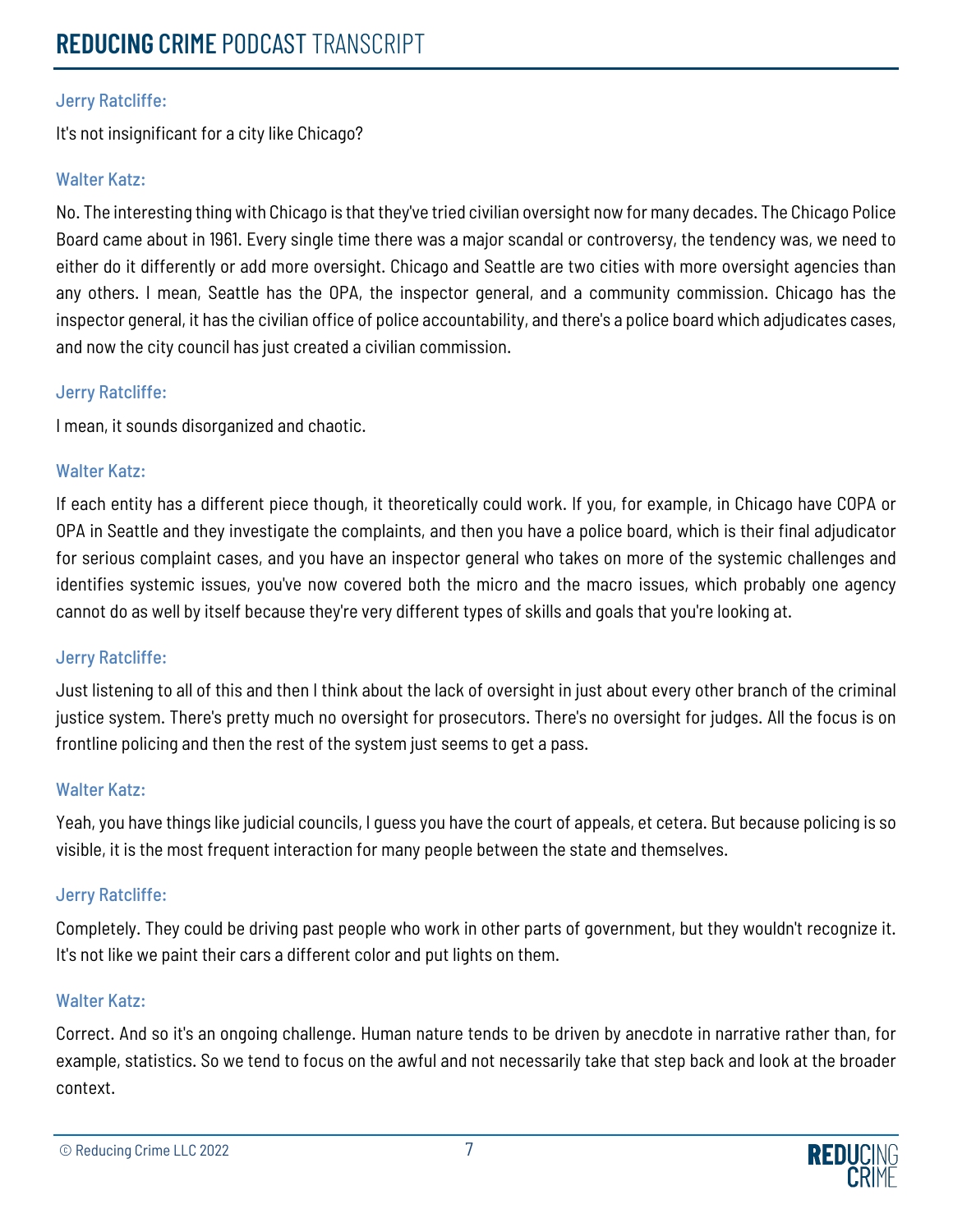## Jerry Ratcliffe:

Did you get a chance to do that in Chicago?

### Walter Katz:

In Chicago, that was such an incredibly satisfying two years. I was in the mayor's office for 25 months.

## Jerry Ratcliffe:

It's such a relief to speak to somebody who enjoyed their job for a while.

### Walter Katz:

It was exhausting. I got out of the blue phone call from somebody in administration. We're a few weeks away from the department of justice's pattern and practice investigation report going public. We're pretty sure they're going to be asking for a consent decree. Would you be interested in joining the mayor's team to lead the public safety effort, including the work on the consent decree and police reform?

#### Jerry Ratcliffe:

I mean, you grew up on the West Coast.

### Walter Katz:

Born in Chicago, grew up basically on the West Coast

## Jerry Ratcliffe:

On the West Coast. So did it feel like coming home or did it feel like coming to an alien land?

## Walter Katz:

It felt like coming to something completely new. Chicago is so different than California. For somebody who is "a police reformer", I saw that as an extraordinary opportunity.

## Jerry Ratcliffe:

Do you see yourself as a police reformer?

## Walter Katz:

I do.

## Jerry Ratcliffe:

I think a lot of us do, but we just see different paces and areas of focus in terms of that reform. But I think there's always a need to keep improving and moving forward here.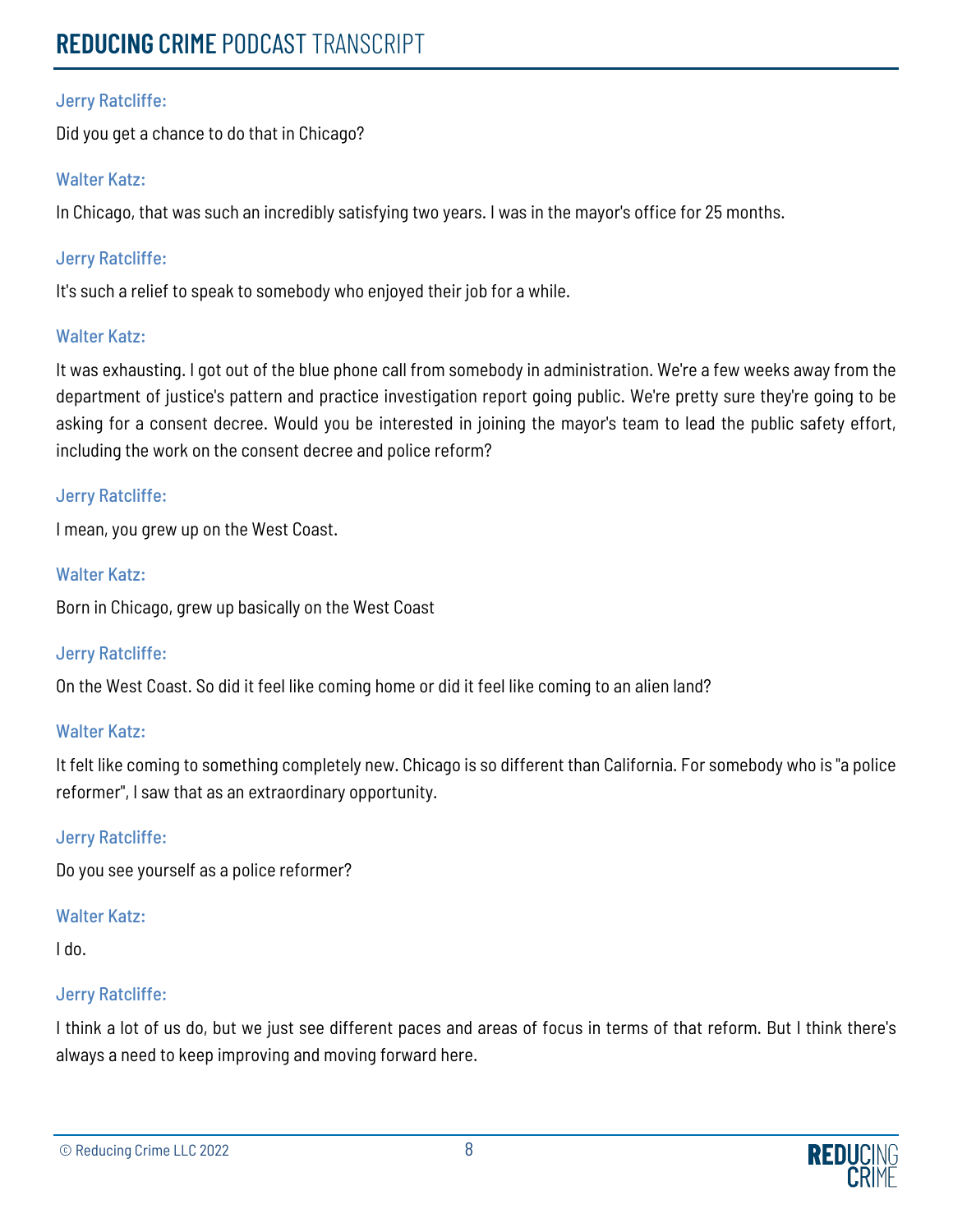Exactly. And I think some people can have differences as to how deep and systemic they think the problem may be. I label myself to be a pragmatic idealist where I have these ideals, but I'm relatively pragmatic in how we get there.

Going back to the mayor's office, for somebody who comes from the background I have, a former public defender who is passionate about better, more accountable, and more transparent policing, it's something I could not pass up. Mayor Rahm Emanuel made a conscious choice to bring in a "police reformer" to be on the City's side of the consent decree negotiation. I felt wow. That is such an awesome responsibility, including responsibility to the people in the City of Chicago, who are the communities that are most impacted by violence and most impacted by the phenomenon of over policing and under policing.

#### Jerry Ratcliffe:

Yeah. So over policing and under policing is a really interesting one. You could see yourself as a pragmatic reformer. I think naive reformers want to ignore that, but I see some of these gallop polls that say something like 80% of African Americans across the United States want the same or more policing, and they have a right to deserve better policing for sure, but they don't want no policing.

#### Walter Katz:

And more localized polling bears that out. Shortly after the protests in Minneapolis and as the defund policing, Logan was catching momentum, there was polling, I think the New York Times published it, of residents of North Minneapolis, which showed a really new nuanced view of a desire to be safe, feel safe, a recognition that policing helps with safety, but also really strong feelings that the policing they were getting was not meeting their needs.

There's a really interesting paper by Daniel Webster and Shawnee Bugs looking at gun crime enforcement in Baltimore, surveying of residents and most impacted communities. You see the exact same phenomenon there. They mentioned three things. One, they wanted to feel safe. Secondly, they thought the police were targeting the wrong people. And thirdly, not actually identifying and catching the people responsible for the violence.

And they're in a nutshell, is that over policing and under policing. When we think about what is it that we want, as a culture, the police to be doing and not doing, we need to have a strong body of evidence to understand what is it that police are doing well right now, what is it that we want them to be doing, what is it that we don't want them to be doing? I'm not sure if that came out right.

#### Jerry Ratcliffe:

As long as you go for a triple negative, we'll be fine.

#### Walter Katz:

Exactly. But let's, for example, look at violent crime. Clearance rights hover, depending on the jurisdiction, somewhere between 40% and 50%. What I don't see, and I'm putting a lot more focus on a lot more onus on civilian policy makers is when civilian policy makers are approving public safety budgets. And by the way, police chiefs are putting forward

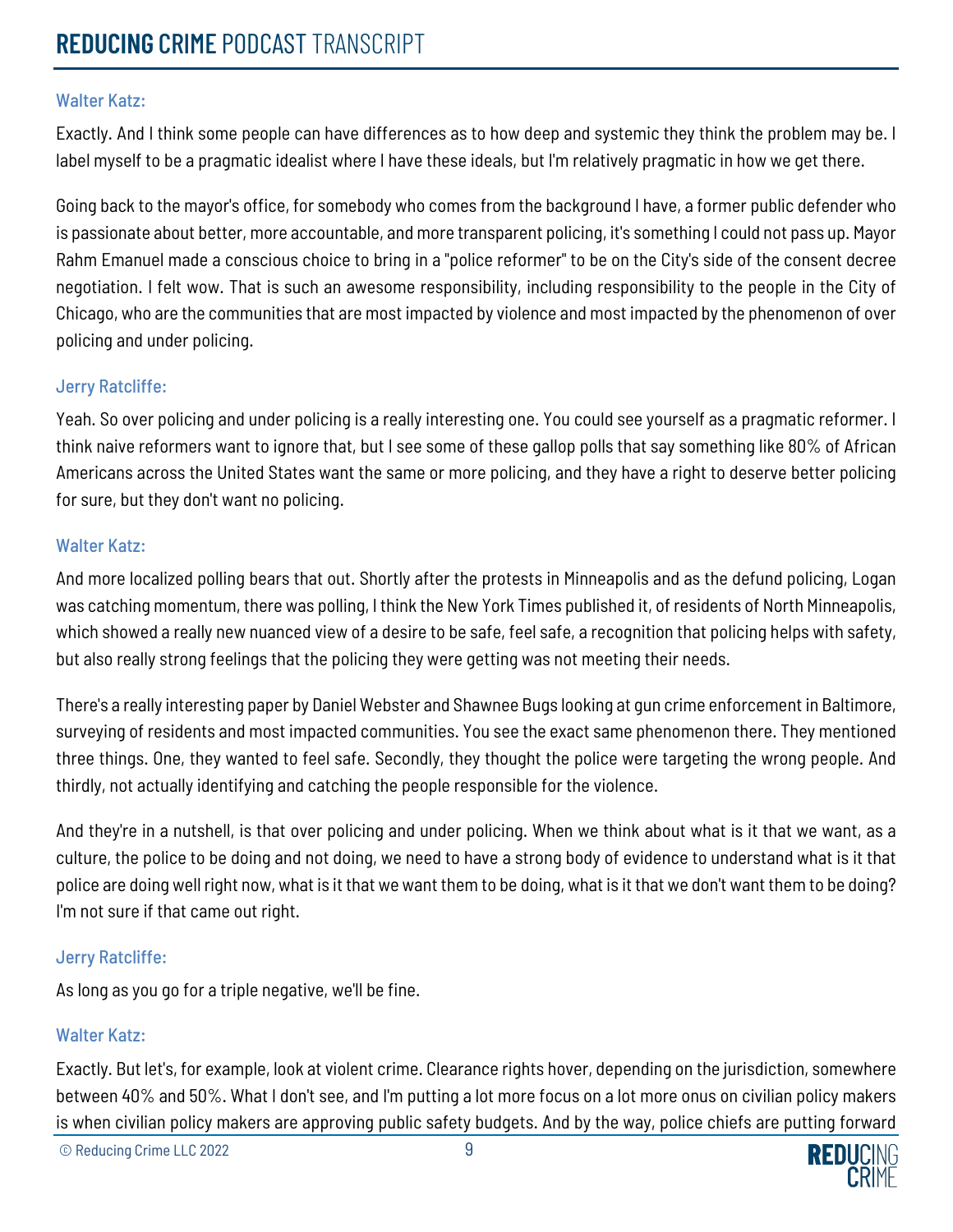public safety budgets. Are we properly rightsizing how we're assigning our workforce? We should really be asking if a city has hundreds of homicides per year and shootings, perhaps we should have more investigators assigned to the detective bureau.

## Jerry Ratcliffe:

The gulf between homicide investigations in big cities in the United States and when I've seen them in other countries, there's a team of 20 or 30 detectives working on a homicide for weeks and weeks and weeks before they start downsizing the team. And in Philly, there's a team of a few folk turn up, in Baltimore, a few folk turn up and then pretty much within 48 hours, it's two offices and those two officers are carrying a dozen cases.

### Walter Katz:

I think that improving of clearance rates of violent crime is probably one of the key stones to improve policing and legitimacy. And this question of how might we create a better investigator? What does that look like? And that's exactly why that experience first in California and especially in the mayor's office so shaped me and set me up then for the work I'm doing at Arnold Ventures.

## Jerry Ratcliffe:

Yes. Why would you ever want to leave Chicago as we sit here in November freezing borderline hypothermia?

## Walter Katz:

First snowfall, somewhere around Halloween, last snowfall, somewhere around May 1. Spring time is the worst. This kind of sort of cold, I find that annoying. So sometimes you may not even have a spring. It just kind of goes to winter to winter lights to summer. But the city is extraordinarily challenging. And so when the mayor's term came to an end in 2019, my run here came to an end as well.

## Jerry Ratcliffe:

Were you seen as a political appointment?

## Walter Katz:

Well, technically there are political appointments. I went to the mayor senior staff.

## Jerry Ratcliffe:

The depth, especially in the federal government of political appointees, I always find incredibly counter to long-term strategic thorn planning. So an amazing way to run government here.

## Walter Katz:

And that goes exactly to that challenge about how does one try innovative practices and then allow for them to be evaluated and then hopefully scaled up or replicated if a police chief may only be around for let's say three or so years. And then the next chief comes in and he or she wants to do something real very differently because of their experience.

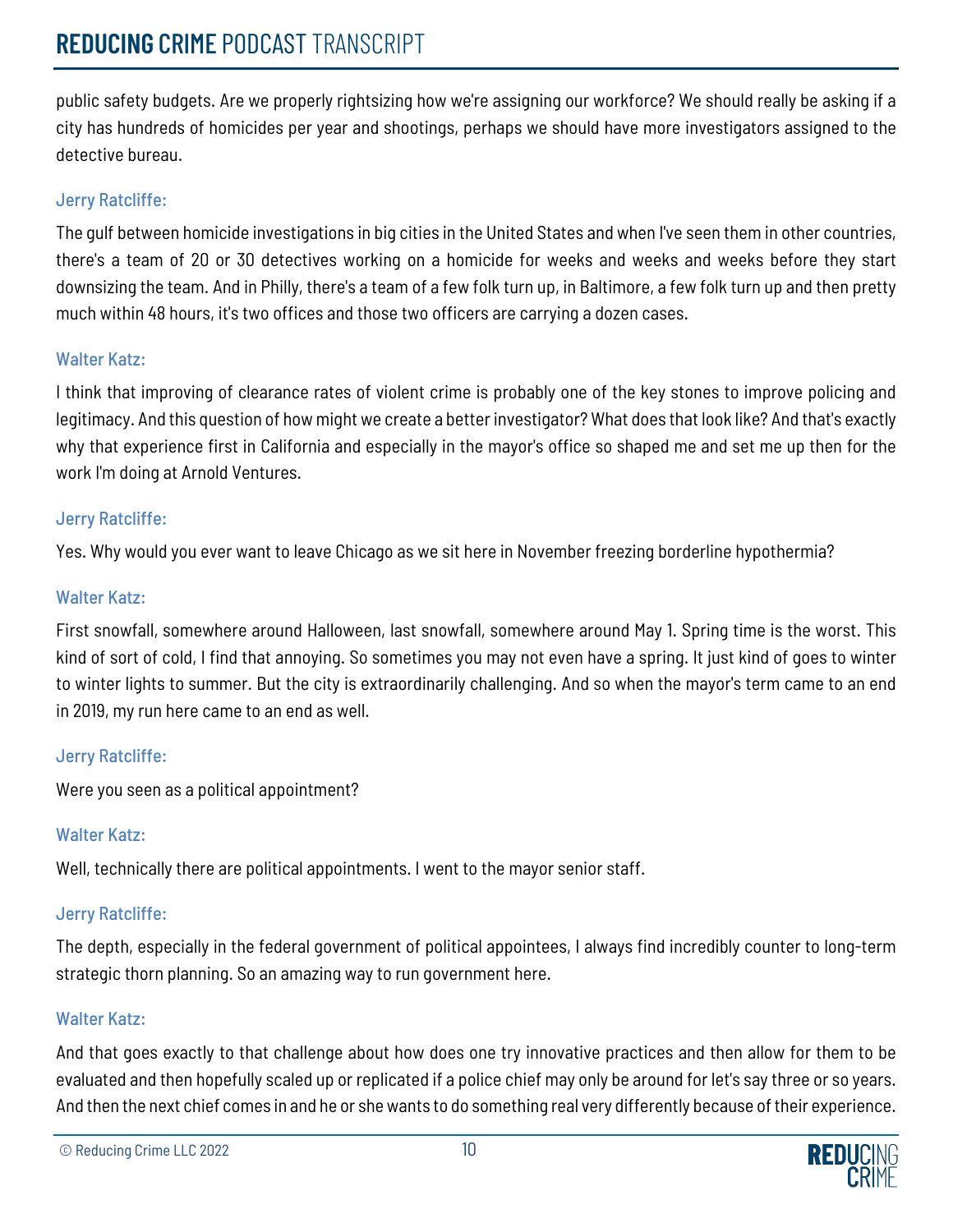## Jerry Ratcliffe:

And often they kill the cubs and decimate anything their predecessor did so that they can be seen to be doing something new.

## Walter Katz:

Exactly. And I think this goes to deeper questions, but it goes to the nature of how we think about leadership in this country. If, for example, one has a pension system where one's pension is based upon, let's say, three years of service and the average salary, and you've been on the job now for 30 years and now you're making a chief's salary. In three years, your pension will max out. Where's the incentive to leave? You can take retirement, be a consultant and do pretty well for yourself and then the next chief comes along. Or, and I go back to what is my current windmill civilian policy makers, so many city councils tend to be hands-off, very deferential to a chief until it hits the fan. And then they tend to overreact, do tenacious things like cut a chief's salary just to make a point and then they wonder why top-quality chiefs then walk away.

### Jerry Ratcliffe:

And I immediately think of Carmen Best in Seattle, who's absolutely excellent and very thoughtful and was absolutely the right person to help resolve some of the issues in Seattle and city councils just dropped her like a hot potato.

#### Walter Katz:

Yeah, because in that moment it appeared for some of the council members, apparently it was the expedient thing to do. So that experience in the mayor's office was extraordinarily challenging, but I learned so much from that experience. That when the opportunity came up at Arnold Ventures, it was that second time in my career where I had to say, how could I not say yes?

## Jerry Ratcliffe:

So hoping we're still trying to build an evidence base. It feels like no department can survive and egregious shooting or a bad shooting these days because it just blows up instantly kind of everywhere. How do we find a way to still move forward?

## Jerry Ratcliffe:

And the reason, I suppose, I say this is because it feels like we just reset the clock 30 years after George Floyd. And yet, if you look at some bigger police departments like New York, police involved shootings have been coming down year after year after year. It feels like that kind of level of progress just kind of got thrown out the window.

#### Walter Katz:

Still in the aggregate though, year in and year out, about 1000 people are killed by the police. And so you may have some agencies who appear to have brought that number down significantly such as NYPD, but still 1000 people every single year. And we only know that from non-official data.

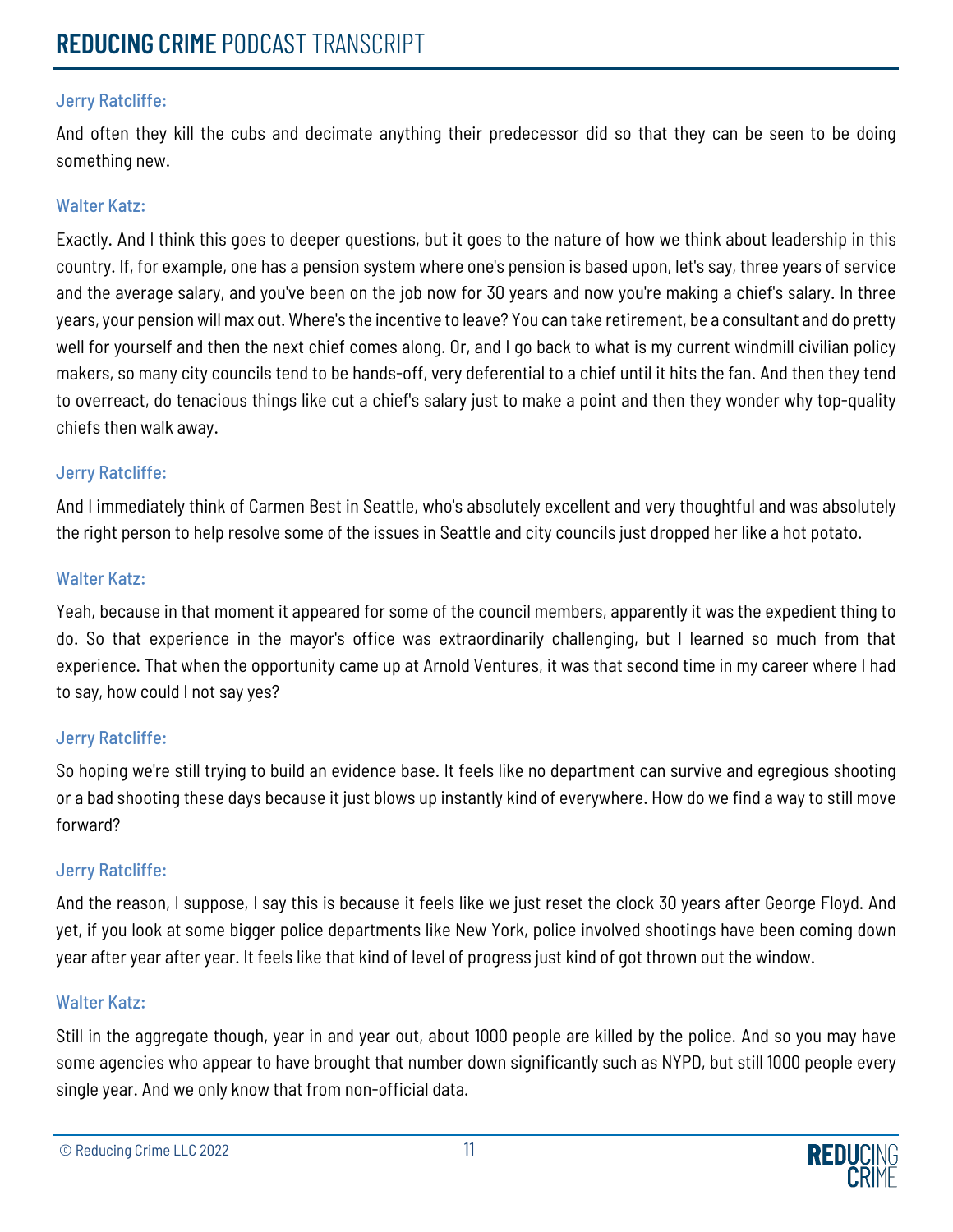## Jerry Ratcliffe:

I know. That's preposterous, isn't it?

### Walter Katz:

It's ridiculous. And so this lack of transparency feeds into the distrust.

## Jerry Ratcliffe:

On that number of 1000, what is a reasonable number? I mean, if we're looking at 65 million, 75 million police community interactions in the most heavily armed population in the world, they're going to keep happening. We can't get that number down to zero. Or do you think we can? What is a reasonable number to go for?

### Walter Katz:

I would ask this question. If we think back to all the controversial police shootings over the last decade, let's go back to Mike Brown in Ferguson. I can only think of one where the person who was killed by the police had a gun near them, and that was Philando Castile. So we peel away all the shootings, which maybe are about 400 per year, of people who are not armed with a firearm.

Reduce that subset. And I'll ask you this question, there's a lot of police interactions per year. There's 50,000 traffic stops per day. How many is too many fatal encounters, I ask, well, how many airline miles are flown per year? How many takeoffs and landing do airliners make every single day, every single month? How many airplane crashes by airliners will be too many? Right now we have about zero.

#### Jerry Ratcliffe:

So the goal is to get down to zero.

#### Walter Katz:

The goal is to decrease shootings of people for whom deadly force is not justified as close to zero as possible.

## Jerry Ratcliffe:

Yeah. That sounds perfectly reasonable to me. I often these management people say that objectives should be SMATR objectives, specific, measurable, achievable, realistic time bound and that kind of thing. And it's very difficult to get an answer. So, I mean, if you're talking about say, 400 that are probably either egregious or suspicious or lawful, but awful, a goal would be around 600 ish?

## Walter Katz:

I'm just going to assume that if the person with the gun was armed and was using that firearm in a way that an officer reasonably feared for the safety of themselves or somebody else that, that would be under the law, a justified shooting. So I'm just giving a degree of deference. Questions still should be asked, but we can at least start from a place of deference there.

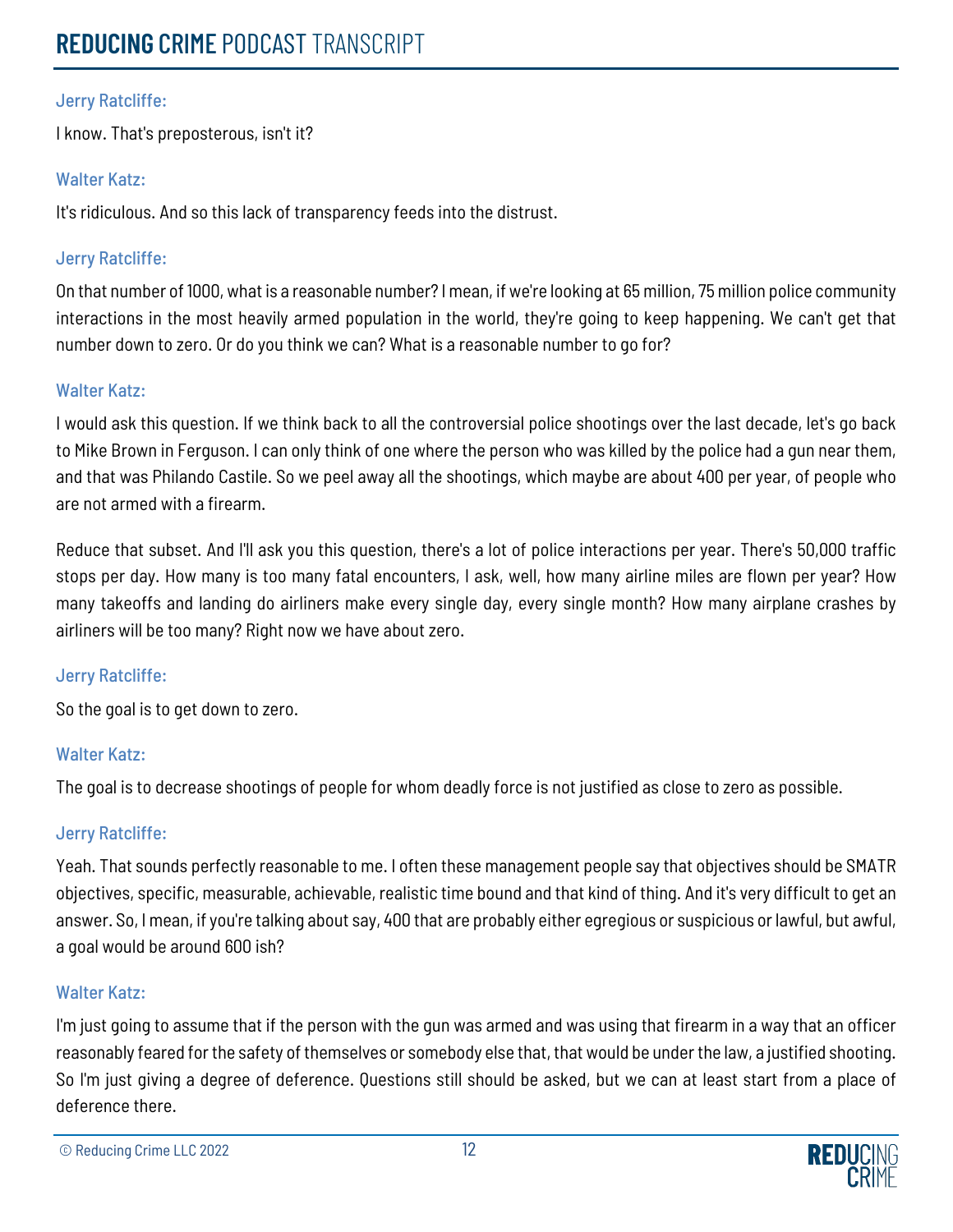## **REDUCING** CRIME PODCAST TRANSCRIPT

But we take the ones which are shootings of people who are not armed or killings of people are not armed, right? George Floyd was not shot and killed. Eric Garner was not shot and killed, right? And those non shooting fatalities are completely under counted. The serious injuries as a result of a use of force. There's not even some data, it's extraordinarily poor data.

### Jerry Ratcliffe:

So if you could design the model, who would investigate these?

## Walter Katz:

Well, first of all, this is-

## Jerry Ratcliffe:

I mean, if you're okay talking about this because I'm kind of fascinated in this because I think this is really important for us to try and get right.

#### Walter Katz:

Well, first of all, I think that policing is a high-risk profession which is not regulated like one. So let's start with the word profession. Cops want to be treated like professionals.

#### Jerry Ratcliffe:

Yeah, it's still a job in many places, and that's the problem.

#### Walter Katz:

And that's the problem. If we want to treat it like a profession, let's treat it like a profession. Therefore, it should be subject to a really high degree of state regulation. How many other jobs or professions are out there where you can take somebody's life?

#### Jerry Ratcliffe:

Oh, intensive care nurses have to do continuing education that gets tested on a regular basis on the latest science and knowledge in their field.

#### Walter Katz:

Correct.

## Jerry Ratcliffe:

You have to do more exams and more tests to be a cosmetologist, to do people's hair and makeup in New Jersey than you do to be a police officer.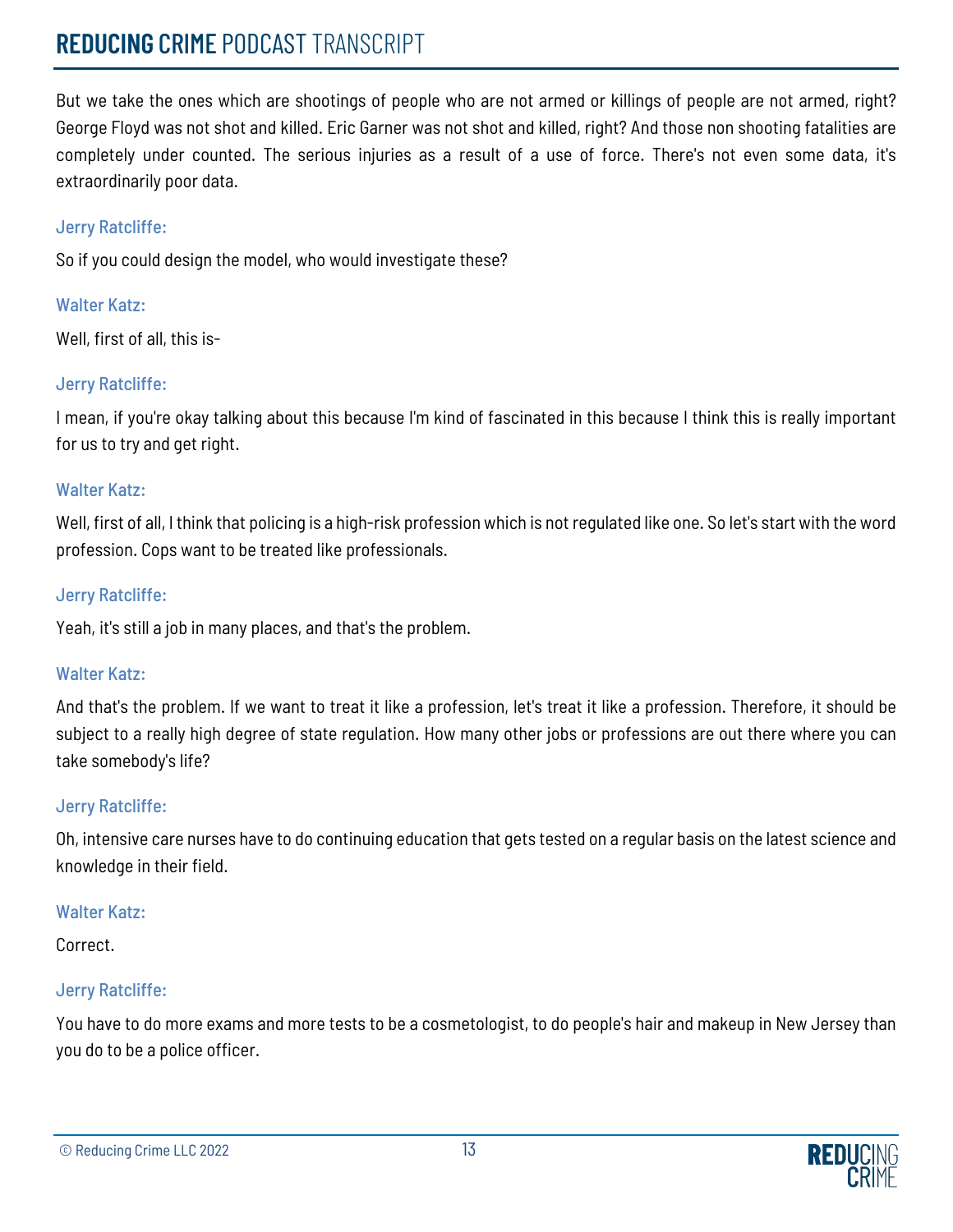We undervalue training, we overvalue custom and anecdote. We have special operations soldiers in the military who, if they're not out in theater, they're back at home base for six months training. Imagine you have a police force which uses a platoon system. Let's say you have three platoons and one of your three platoons is always training.

You have to make a decision about how many police officers do we need, and that is determined by what kind of work do we want them to be doing? How many more resources should be invested in investigators? It would mean having a completely different looking type of professionalized police force and maybe a fewer agencies, maybe far more serious training. Maybe we should be thinking about a three-year policing university that we see in Scandinavia.

### Jerry Ratcliffe:

But somebody once said to me, people in America want everything and pay for nothing. I mean, I agree with you, but the taxpayer doesn't seem to have demonstrated any interest in actually funding this kind of stuff.

### Walter Katz:

Well, we don't have a lot of use of cost benefit analysis in this country. We don't think of about return on investment when it comes to public spending. I understand that. I am though saying that, and once again I'm going to go look at civilian policy makers, that they need to step up. I saw firsthand boards of supervisors and city councils do their work.

#### Jerry Ratcliffe:

That must have been kind of depressing, wasn't it?

## Walter Katz:

Some do it better than others. Some do risk management far better than others, some of them basically just rubber stamp whatever civil litigation settlement occurred. Don't ask enough questions. Don't ask for corrective action plans. They basically rubber stamp public safety budgets and don't understand anything which is in there. They approve or ratify collective bargaining agreements.

## Jerry Ratcliffe:

This almost sounds like you are more interested in looking at the bigger picture than thinking about the different mechanisms of oversight and investigation.

## Walter Katz:

I am looking at it from a systems perspective. I mean, you talked earlier about how many parts of the criminal justice system are not actually subject to any form of oversight. It is a systems issue. And it's easy just to say it's a cop's fault or it's a police chief's fault. We get what we're paying for.

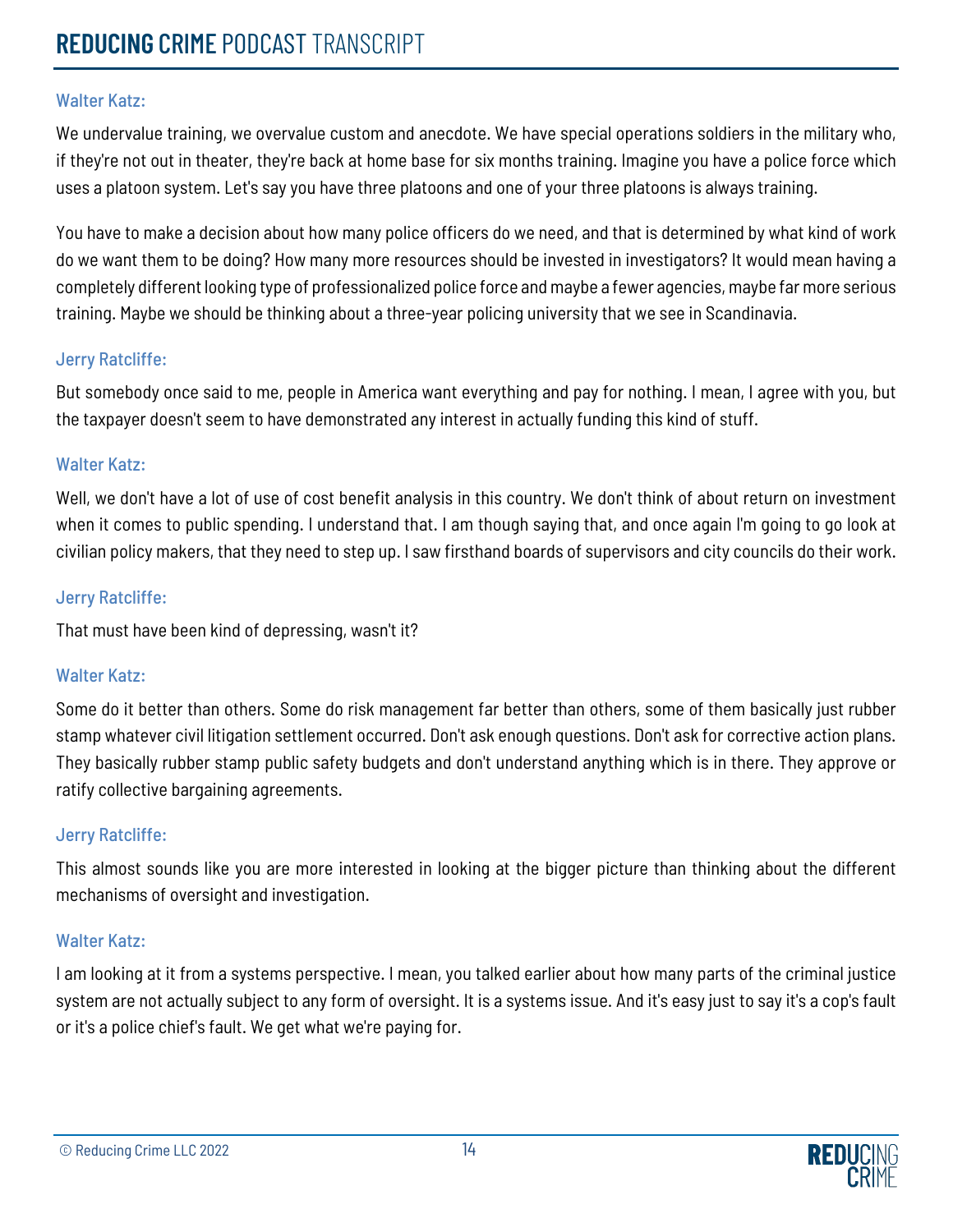And if we have civilian policy makers, if we have mayors and city councils who are not asking the right questions, but don't even know what the right questions are to ask, how should we then be disappointed at the end that we're not getting the policing that we want. Civilian policy makers have to step up and do a better job.

#### Jerry Ratcliffe:

When Cities starts spending those kinds of monies, are they better off with external investigation of say, policeinvolved shootings or internal? How do we do this well?

#### Walter Katz:

I've read enough transcripts and heard recordings of internal investigations of shootings, which leaves me very doubtful that that is the right approach to take.

#### Jerry Ratcliffe:

Okay. So it's going to have to be external. Now, how do we give them enough teeth to be able to rid policing of bad cops?

#### Walter Katz:

I think that's a challenge with oversight and that's a challenge with police reform, is what are the outcomes that we're trying to seek. If the outcomes are a procedural one, that we want to have more trustworthy investigations, that are more transparent, which have a more rigorous process, that is different than saying we want more cops to get prosecuted.

Those have two different end results. And I'm more interested in that first result because that first result will then hopefully get us to the right answer in any particular given shooting. Some are good, some are awful, but we need to have to right processes in place so we feel like we have a reliable system.

#### Jerry Ratcliffe:

But when we take something to be more public and more transparent, it ends up being more political most of the time because this is America and we make politics out of everything. And that can be often by trial by public media and in a very public situation. And it seems when we have that kind of a situation, there doesn't seem much space in policing for genuine honest mistakes anymore.

#### Walter Katz:

I think that if we look here in the United States at some of the independent models which are being developed, I do not think we've seen that phenomenon. If we are going to go down to path though of independent investigations of serious use of force, we have to make a commitment of properly and adequately funding those agencies, properly staffing them with really good training.

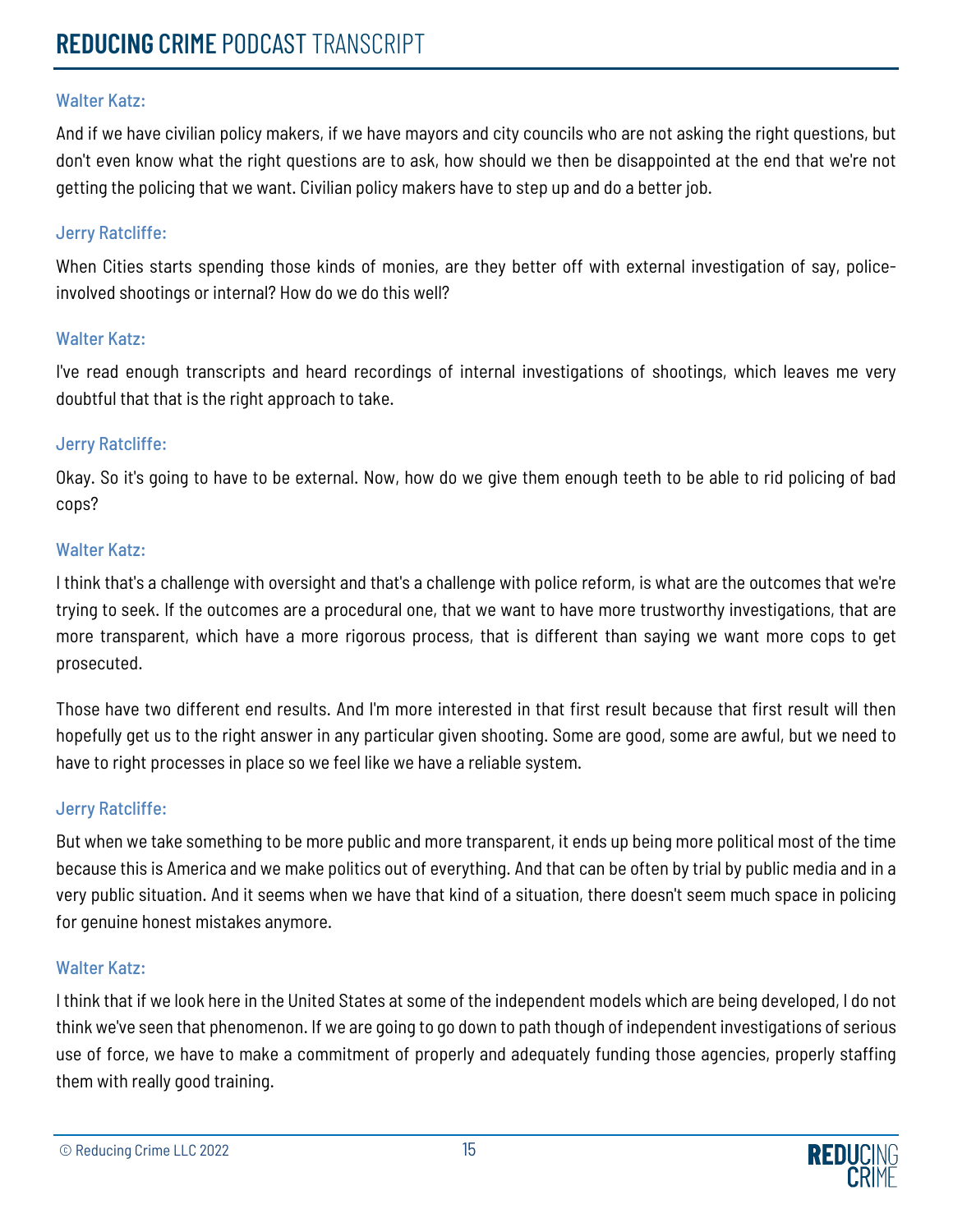## **REDUCING** CRIME PODCAST TRANSCRIPT

I mean, if I were, for example, to be given a blank piece of paper and say, go out and create an independent investigation office, I'm probably not going to be hiring former officers from that agency, probably not hiring former officers from elsewhere unless of a really rigorous hiring system.

But it would be looking at, for example, NCIS and the other military agencies who've been doing criminal investigations, but in a different setting to bring those skill sets into this setting. You just need to have good investigators.

And I worry about when we independent investigation systems that investigators that we have are not experienced enough and not trained well enough to do the job well. So we have to really think carefully about that. So good funding, independence, smart hiring.

### Jerry Ratcliffe:

There are not many parts of public policy where you have to make split second kind of decisions and people are going to make mistakes, and I think they're going to make genuine mistakes. And then there are going to be assholes and there are going to people who make genuine mistakes.

### Walter Katz:

There absolutely will be people who make mistakes. And we, as a society, have to determine what is the consequence for making such a mistake. If a nurse administers the wrong medication and a person has an adverse reaction and they die as a result, what are the consequences for that?

If an officer mistakenly identifies a cell phone as a gun and shoots and kills that person holding the cell phone and it was a genuine mistake, we have to figure out what should the consequence be for that? Again, I'm living in a hypothetical mature society which can induce some rigorous decision making.

#### Jerry Ratcliffe:

If only.

#### Walter Katz:

If only.

## Jerry Ratcliffe:

Where is this magical land of which you speak, Walter?

## Walter Katz:

The magical land in Walter Katz's head.

## Jerry Ratcliffe:

I'd like live there please. That would be really nice.

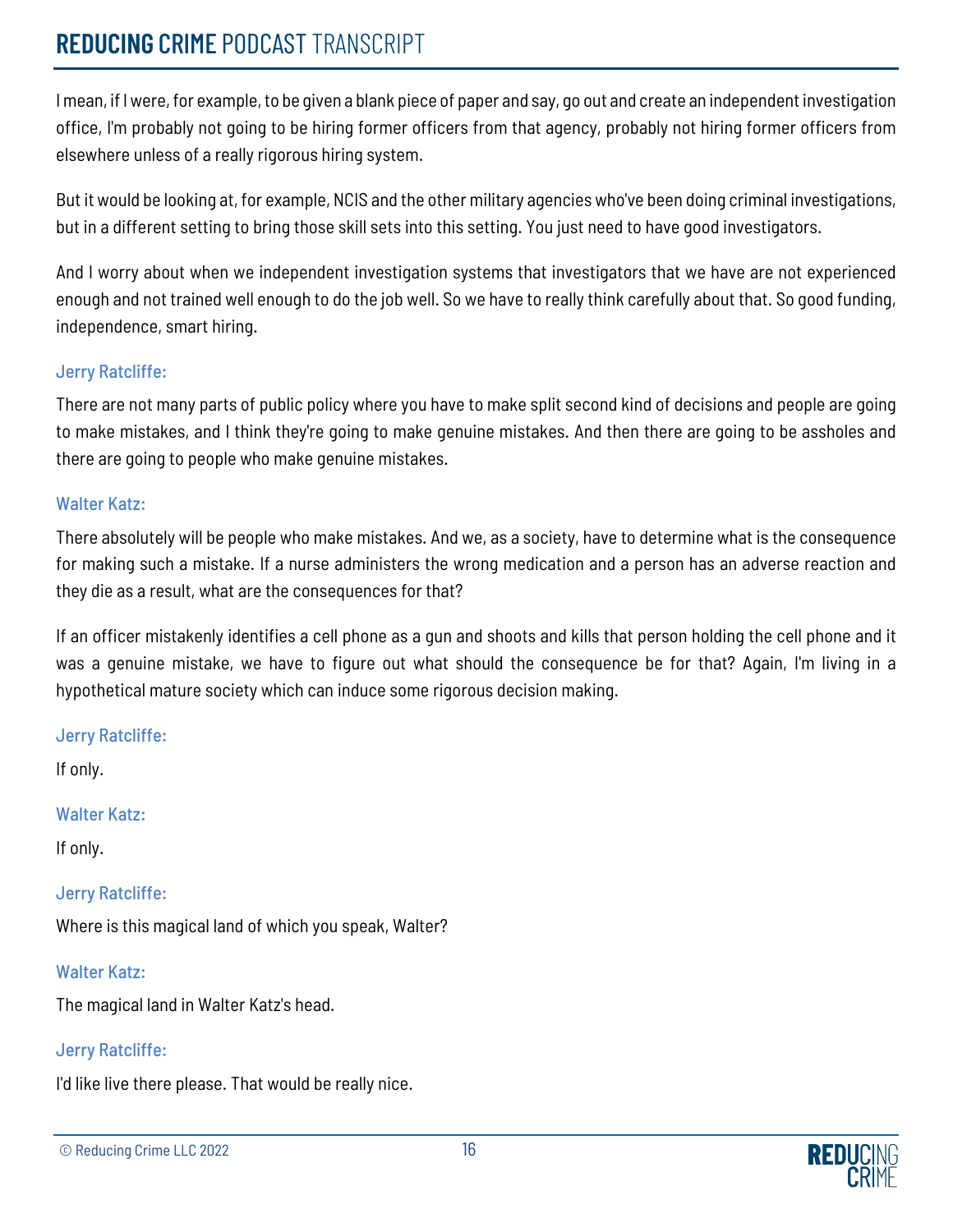So there's models out there. And I wrote about this several years ago about looking at the Canadian model using the special investigations unit where you have the separate unit, which does investigations and then they turn over those investigations to crime prosecution service to do the charge and decision.

Of course, the United Kingdom has a system too. But I'm not in a fairy land. I know both of those models have also had their own controversies. Look, we're going to have controversy no matter what if we're giving people the power to make life and death decisions in a culture of 400 million guns and in a culture which seems to be incapable of getting away from its racialized history and present.

#### Jerry Ratcliffe:

So that's brings me to one of the other areas, which I think is interesting, trying to get policing out of dealing with people with mental health problems especially, because they're disproportionately focused on the minority community because they've less access to healthcare and less access to structural benefits of society and education and all those kind of things for the history of the country.

### Jerry Ratcliffe:

So it makes kind of sense in your mature rational world, it will be fine. But we are trying to pull police out of lower level say, mental health calls, disturbance type calls, and we're only going to have police going to the more serious and violent one. There's going to be an unintended consequence of that.

The rate at which police get involved in use of force is actually going to increase because they're now not going to all the lower level ones. And it's actually going to look worse because the ratio, the number of calls they go to where they have to use of force is likely to actually increase. And we are not going to deal with the racial disparity because as a country, we don't want to deal with the longer term mental and the other health issues.

#### Walter Katz:

Jerry, it's like you've been inside my mind. I've gone through the exact same thought exercise, that is we shrink the socalled footprint of policing.

#### Jerry Ratcliffe:

And we're going to make it look worse.

## Walter Katz:

Well, we're going to be treating policing more like armed response teams.

#### Jerry Ratcliffe:

That's not going to build community relations to solve those homicides.

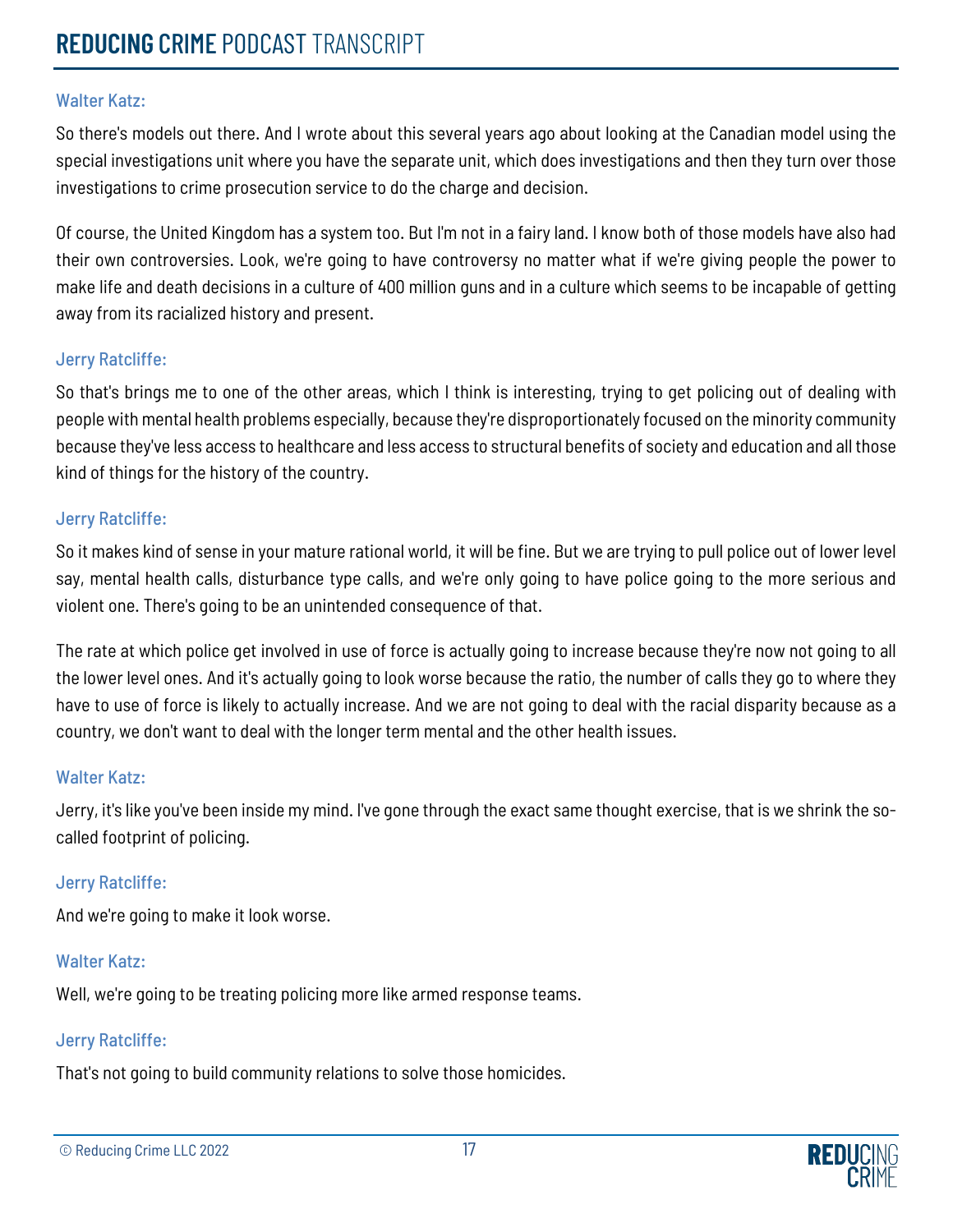It all depends how well that they are trained and what they're trained in. Are they being trained in de-escalation? Look, I think we undervalue the importance of good decision making. I think when we hire officers, we should be thinking much more carefully in our hiring criteria of what do we want to see in a police officer? One thing that we want, we want to see an extraordinary high degree of decision making capability.

And if we would hire for that, then those instances, those volatile situations may have better outcomes. And that's why I go back to the special operations soldier example. If they spend a third of their time, at least, training, that's a better thing than, well, he's going to have maybe 20 hours of CPT in any given year.

#### Jerry Ratcliffe:

Sure, but say in a hypothetical world, you've got 100 mental health goals and 10 of them, there is going to need to be a use for use of force because some people have got really severe problems and those include violence. We can't take those down to zero. I've spent way too much time on the street to know however good some officers are, however good anybody is, there is going to be hands on with say, 10 of them.

#### Jerry Ratcliffe:

If we take 80% of those calls and get to another agency, now we're sending police to 20 calls of which 10 will require use of force. So now we've taken them to police used force 10% of the time to now they've used force 50% of the time.

Now, even if they reduced that by half and only used force five times, they're still now using force 25% of the time when they were using force 10% of the time. Now in a mature country, we would turn around and go, well, there's very good reasons for this. But for people who don't like the police, it feels like a setup because they're just going to hammer away the increased use of force with fewer calls.

#### Walter Katz:

But I think in aggregate, we're going to see less use of force, but we're going to see a higher proportion of force being used. And I'd also want see whether or not the force that is used is proportional to the resistance that is being exhibited by the person. And I think of better training and better decision making, we'll see more proportional, force used perhaps as a higher percentage of all calls being made perhaps, but fewer calls and fewer force used overall in aggregate.

#### Jerry Ratcliffe:

So if we include all the calls that got given to some other agency.

#### Walter Katz:

Correct.

#### Jerry Ratcliffe:

That's the alternative response model.

```
© Reducing Crime LLC 2022 18
```
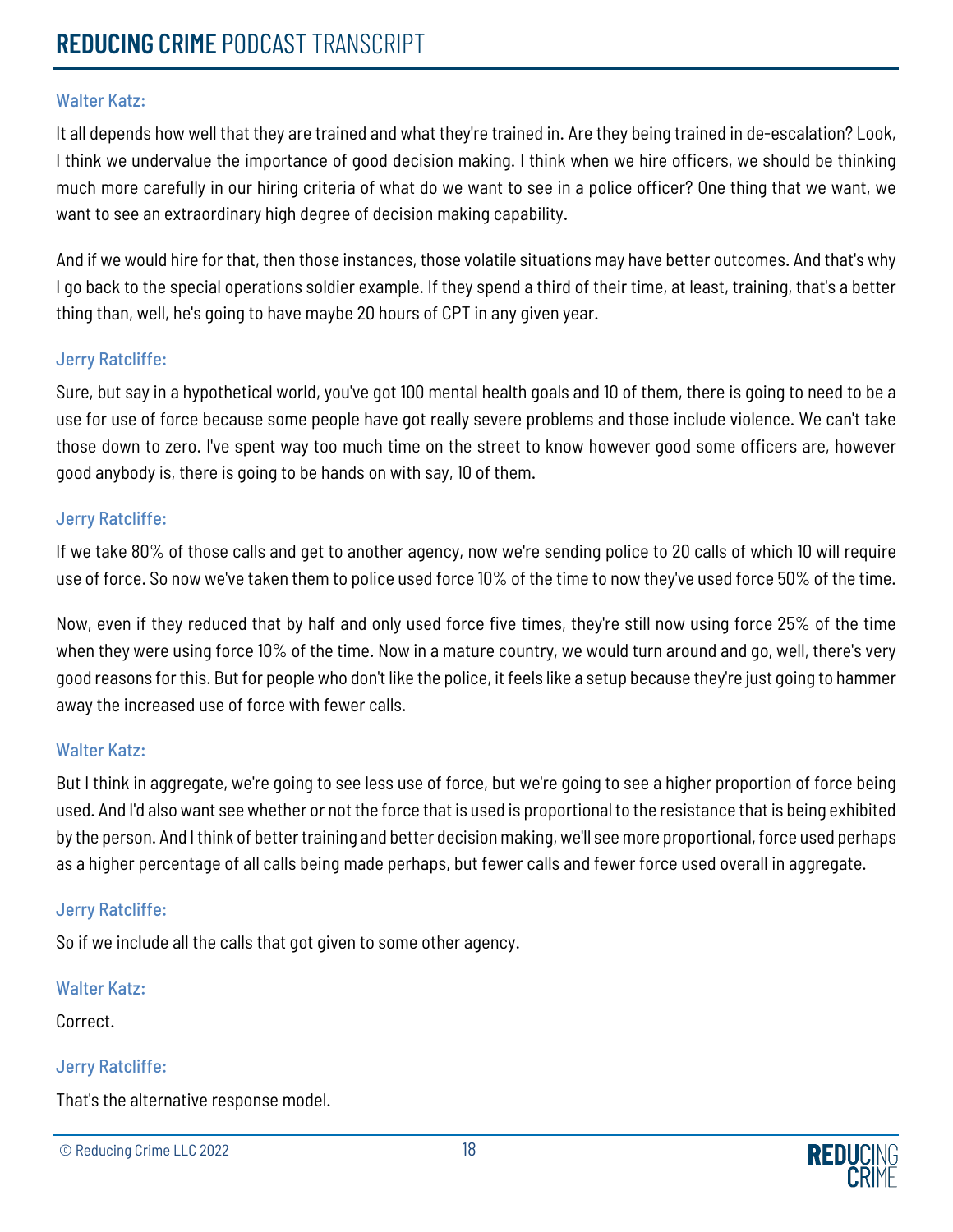Right. Assuming that the evidence supports their efficacy, which I think is a call for research.

### Jerry Ratcliffe:

Is this one of the areas that Arnold Ventures is getting into?

#### Walter Katz:

In our policing portfolio, we are focused in three areas, which is improving accountability, reducing violent crime, and re-imagining their crisis response. It's in that question of the crisis response where we're asking that question of what should police be doing? What could they be doing better?

And what should they not be doing? And if we go through that decision three of what should they not be doing, it naturally begs the question of, well, if they're not doing it, who is? Those are some of those questions that we're asking ourselves and you'll see us being pretty active in that.

### Jerry Ratcliffe:

Yeah. You talked a chunk about training. That's going to increase costs. Are you running into issues with people from the defund side of the world? Because, I mean, is there any agency that's ever improved by taking money away from them?

#### Walter Katz:

I think that 2020 ended up being exercise in how public safety budgeting should not be done. But there's some realities though, right?

#### Jerry Ratcliffe:

It was certainly interesting, wasn't it?

#### Walter Katz:

Yeah, it was. But look, 90% plus of police budgets are personnel costs. And I think that the defund movement had this belief that if we start cutting budgets, they're going to be less police officers and that's a net good thing.

And I don't necessarily think that some of the proponents of significant decreases in police budgets thought through two important questions. First is, are we speaking for the community or are we speaking for a pretty narrow cohort, which already agrees with us? And secondly, what are the consequences if those choices are made?

#### Jerry Ratcliffe:

I like the research model that you are moving towards because it strikes me as a better model for incremental change. In a democracy, it's perfectly reasonable for politicians, a political system to turn around and to change and adjust the size of the police force. But again, it seems a failure to the community if you don't have the replacement in place.

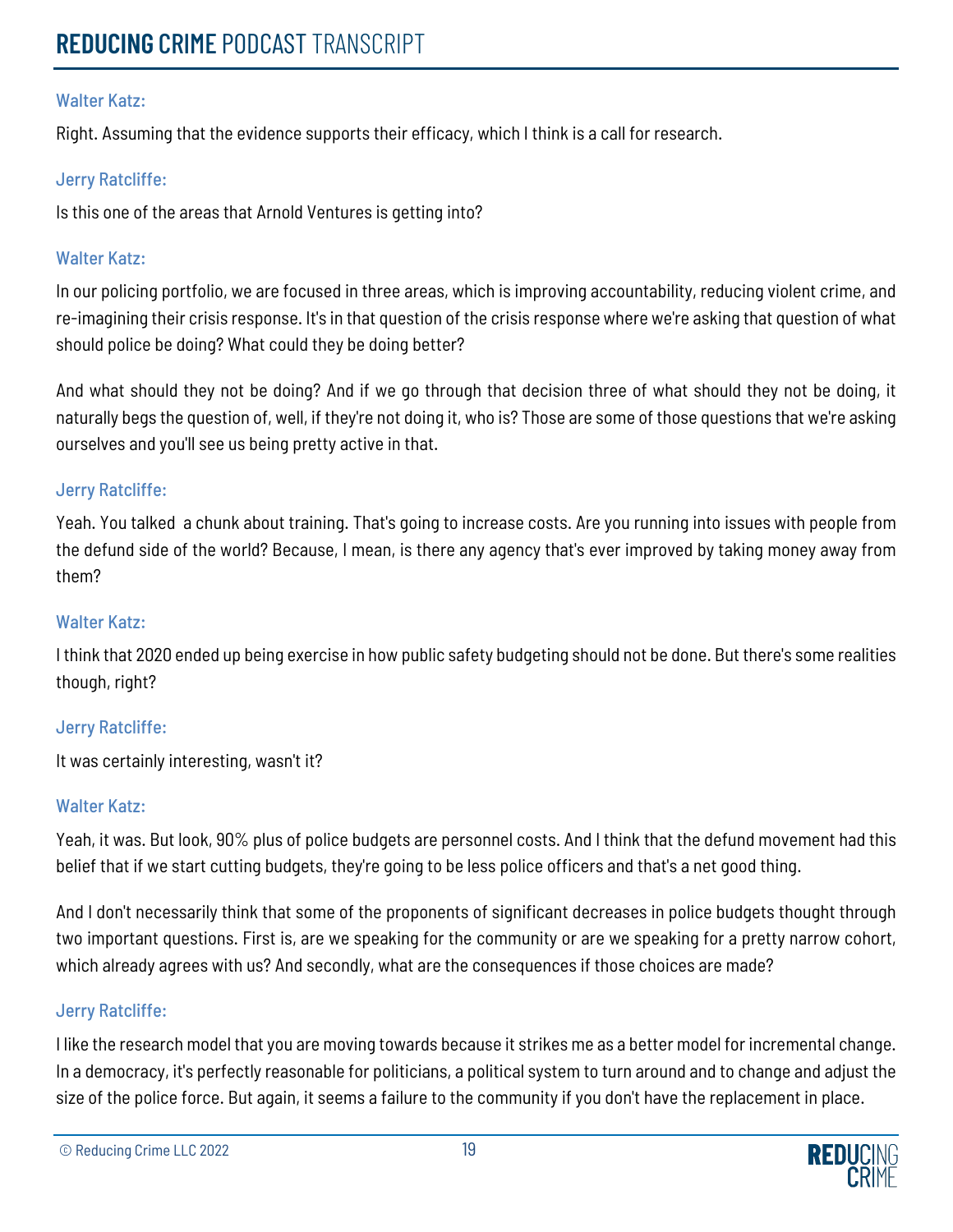Well, I agree. But the reckoning which came out of the murder of George Floyd is that it took that awful event before there could be serious conversations about race in the criminal justice system. And unfortunately since then, there has been almost this nativist backlash against any conversation about race.

A backlash against asking nuanced questions about what is it that we want to get out of our policing system. So that's turned into either you're for defund the police and all cops are bastards or you're back to blue. And there is nothing in between.

#### Jerry Ratcliffe:

Policing is often described as a business of first response, but it's often really the business of last resort and it doesn't feel like we're having a real conversation about, especially for minority communities, communities of color, have been failed by all the other systems, the healthcare system, the mental health support system, the education system, the sociopolitical system. And we are not addressing any of that. We're not putting the fixes in place so that we will still be having this conversation in 20 years' time.

#### Walter Katz:

And law professor, Monica Bell, writes about this, that with policing being the most frequent contact between members of marginalized communities and the state and they're already so detached from being treated well by government overall, that just creates this further attention which feeds upon itself.

#### Jerry Ratcliffe:

So police community reactions are in the bigger picture, more strategic because it could almost be seen, the troubles with them are a symptom of a much bigger issue. They can be the cause in themselves, but they're not just the cause in themselves. They are a symptom of just a bigger failing of government to support these communities for decades.

#### Walter Katz:

Well, let's go all the way back to the 1920s, the role of redlining.

#### Jerry Ratcliffe:

Oh, in Philadelphia, it was brutal.

#### Walter Katz:

Absolutely.

## Jerry Ratcliffe:

And it's still to this day, the maps reflect the redlining that took place in Philadelphia in the 1940s.